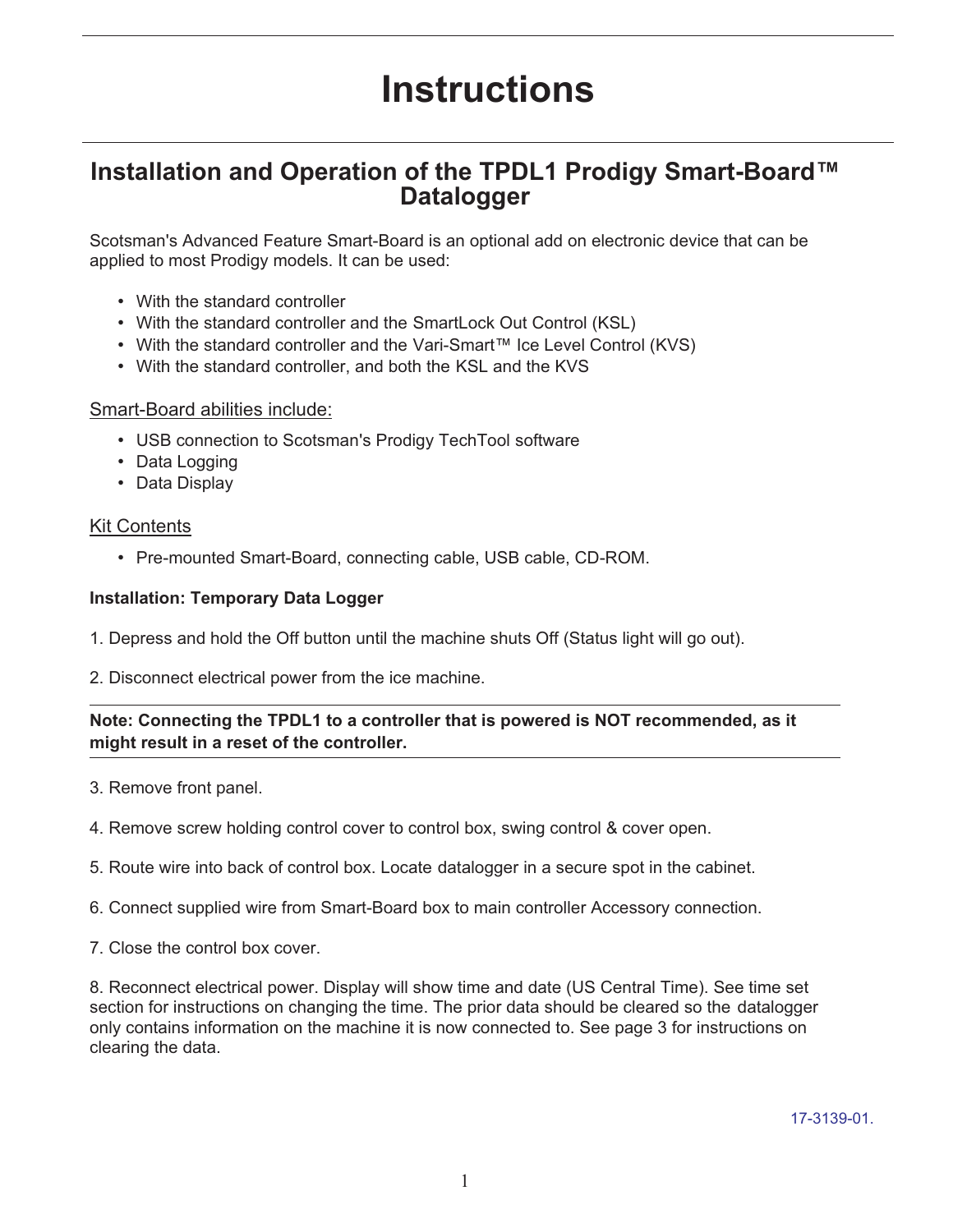#### **Use of Smart-Board Buttons:**

**Scroll Up:** Changes the display to a menu item higher on the menu list or goes up one number on a setting

**Scroll Down**: Changes the display to a menu item lower on the menu list or goes down one number on a setting

**Select Button**: Use to make changes to settings.

**Enter Button:** Changes display to a sub menu list.

**Escape Button:** Changes display to the main menu.



The Smart-Board can display **Warnings** and **Data**.

#### **Data Available:**

- Time, Date
- Average freeze time
- Minimum freeze time
- Maximum freeze time
- Average harvest time
- Minimum harvest time
- Maximum harvest time
- Diagnostic code with timestamp
- Compressor run time
- Freeze cycles
- Flush level used
- Water quality
- Operational mode
- Water temperature
- Discharge temperature
- Voltage from the transformer
- Bin stat input status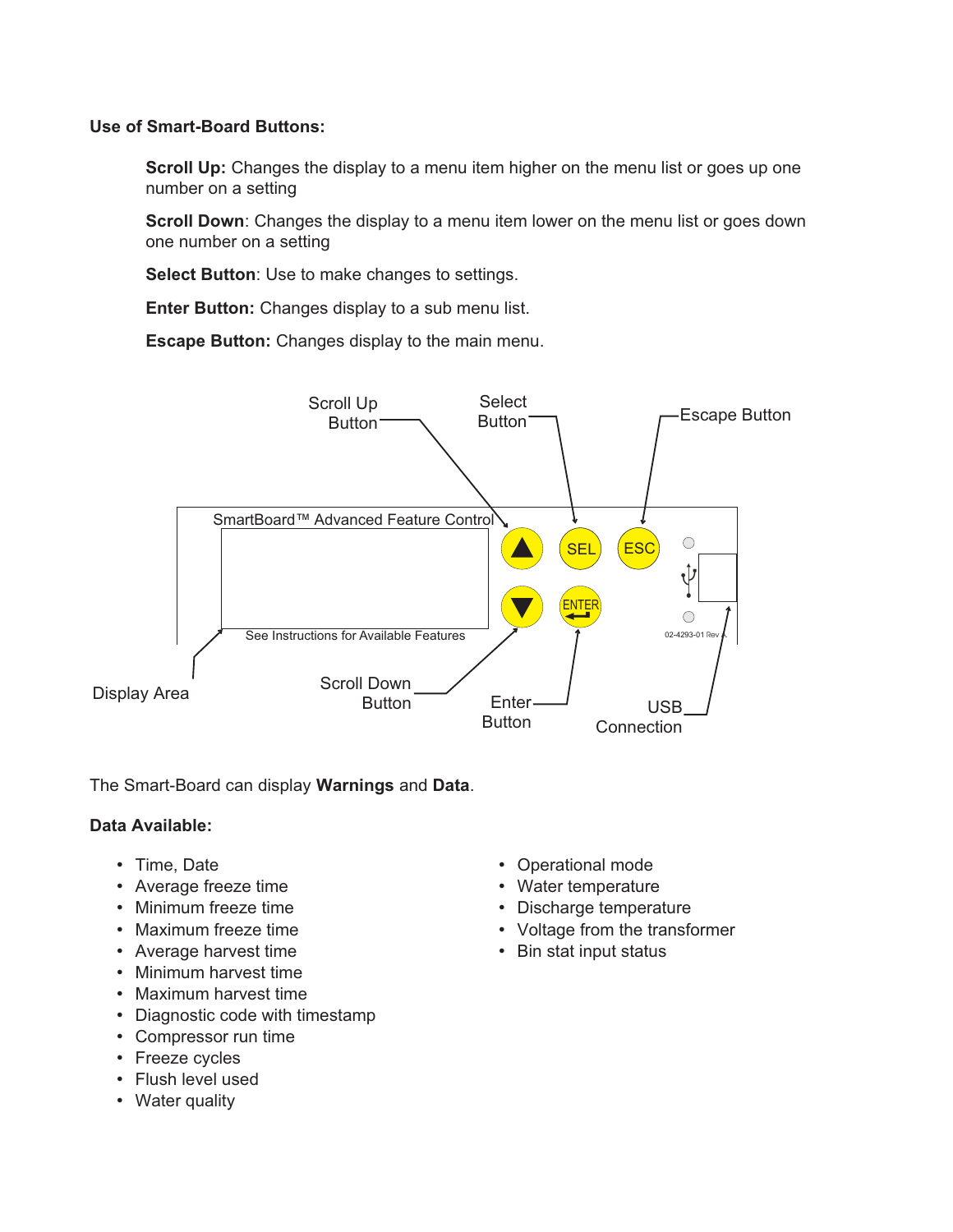#### **Warnings - will appear in display after malfunction**

- Self Test Fail
- Long Freeze Pend
- Long Freeze Err
- Long Harvest Err
- Check Water

#### **Communication Features:**

- High Temp Error
- Sump Temp Sensor
- Disch Temp Sensor
- Min Freeze Pend
- Min Freeze Error
- Check Water Warn
- Long Freeze Warn
- Long Harv Warn
- High Temp Warn

The datalogger can communicate information in two ways:

- Display: The two line display is controlled by the buttons on the front of the datalogger.
- USB: There is a USB connection on the front of the SmartBoard. It can be used by a laptop or other PC type computer to read, download or log data. Scotsman software is required.

#### **Other Features:**

Although use with the datalogger version of the Smart-Board is unlikely, 7 Day Programmable Ice Level Control is available when the optional Vari-Smart adjustable ice level control is installed on the Prodigy controller. Instructions for programing are included in these instructions. **Some features are not available when installed on a cuber that has Rev 1 software.** Rev 2 use began approximately March 2007.

#### **Suggestions for use:**

The datalogger will be most useful when connected to a machine that needs further diagnostics. It can record information that otherwise would be difficult to get. Of particular use will be freeze cycle time, harvest cycle time, power interruptions and any diagnostic shut downs. The Status and Performance sections contain that type of information.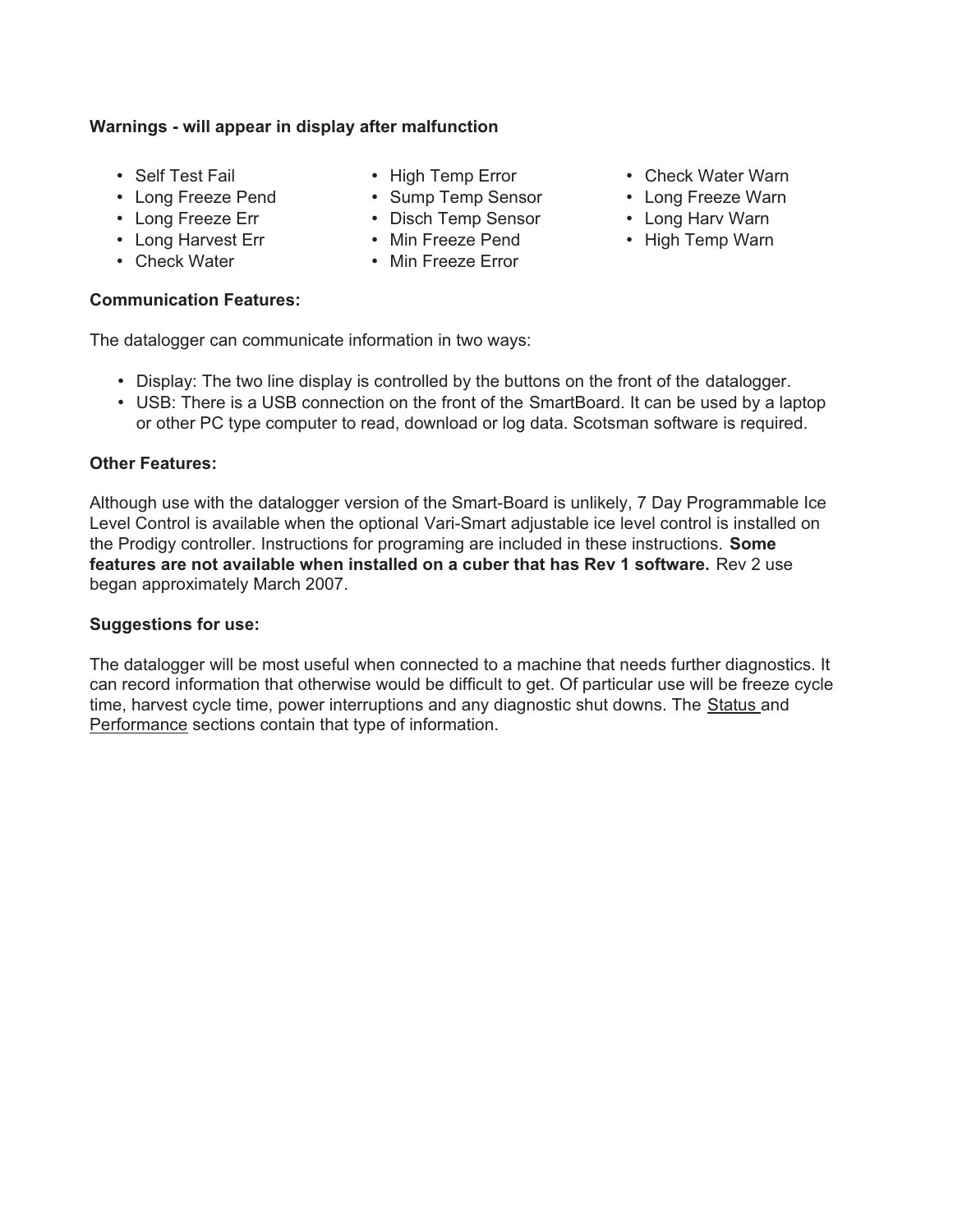**Date - preset Time - preset to Central Time Warnings** No warnings See prior page for warning list **Base Faults** Fault code 1: Fault code 2: Fault code 3: Fault code 4 : Fault code 5 : Fault code 6 : Fault code 7 : Fault code 8 : Fault code 9 : Fault code 10 : **Adv (advanced) Faults, descriptions of faults with time and date of occurrence** Self test failure Long Freeze Pend Long Freeze Strikeout Long Harv Pend Long Harvest Strikeout Check Water High Temp Error Disch Temp Error Sump Temp Sensor Discharge Temp Sensor Min Freeze Pend Minimum Freeze Strikeout **Status** Discharge Temp Sump Temp Board Voltage Bin Level Bin Setpoint Freeze Timer Harvest Timer Freeze Counter Water Quality Flush Used Long Frz Strike Long Hrv Strike Min Frz Strike Pwr Interrupts Bin Stat Disch Frz Set **Cleaning** Clean interval Next Clean Due Last Clean Flush level Set Flush Level **Performance** Percent run time: Min Freeze Time Max Freeze Time Avg Freeze Time Min Harvest Time Max Harvest Time Avg Harvest Time Clear History

**Test** Water Test Water fill time Esc to cancel test **Timers** Compressor run time Comp resettable Press enter to reset Pwr up time Pwr resettable Press enter to reset **Revision** AFB SW Revision Controller SW US Bin Level SW AFB Hardware Rev Controller HW **Setup** Date Set date Time Set time Model Number Set model number Serial Number Set serial number Manufacturer Equipment Name Manufacture date Set Manufacture Date Install Date Set Install Date Contact Name Set Contact Name Contact Phone Number Set contact phone Audible alert Set audible alert on / off Clear current log file Press Select to clear log Clear fault history Press Select to clear fault code Logging rate Set logging rate Fill time warning xxx seconds Set fill time warning Freeze time warning xx minutes and seconds Network Configuration\* Set freeze time warning Harvest time warning minutes and seconds Set harvest time warning Discharge temp warning in degrees F Set discharge temp warning **PGM Bin Level\*** Bin Level Ctrl Set Bin Level Ctrl On Off Monday time 1 Monday level 1 Monday time 2 Monday level 2 Monday time 3 Monday level 3 Monday time 4 Monday level 4

Tuesday level 1 Tuesday time 2 Tuesday level 2 Tuesday time 3 Tuesday level 3 Tuesday time 4 Tuesday level 4 Wednesday time 1 Wednesday level 1 Wednesday time 2 Wednesday level 2 Wednesday time 3 Wednesday level 3 Wednesday time 4 Wednesday level 4 Thursday time 1 Thursday level 1 Thursday time 2 Thursday level 2 Thursday time 3 Thursday level 3 Thursday time 4 Thursday level 4 Friday time 1 Friday level 1 Friday time 2 Friday level 2 Friday time 3 Friday level 3 Friday time 4 Friday level 4 Saturday time 1 Saturday level 1 Saturday time 2 Saturday level 2 Saturday time 3 Saturday level 3 Saturday time 4 Saturday level 4 Sunday time 1 Sunday level 1 Sunday time 2 Sunday level 2 Sunday time 3 Sunday level 3 Sunday time 4 Sunday level 4 IP Address Subnet mask Default gateway DHCP Enable Update IP Address Update Subnet mask Update default Gateway Update DNS Update DHCP \* Included but does not apply to this version Smart-Board.

Tuesday time 1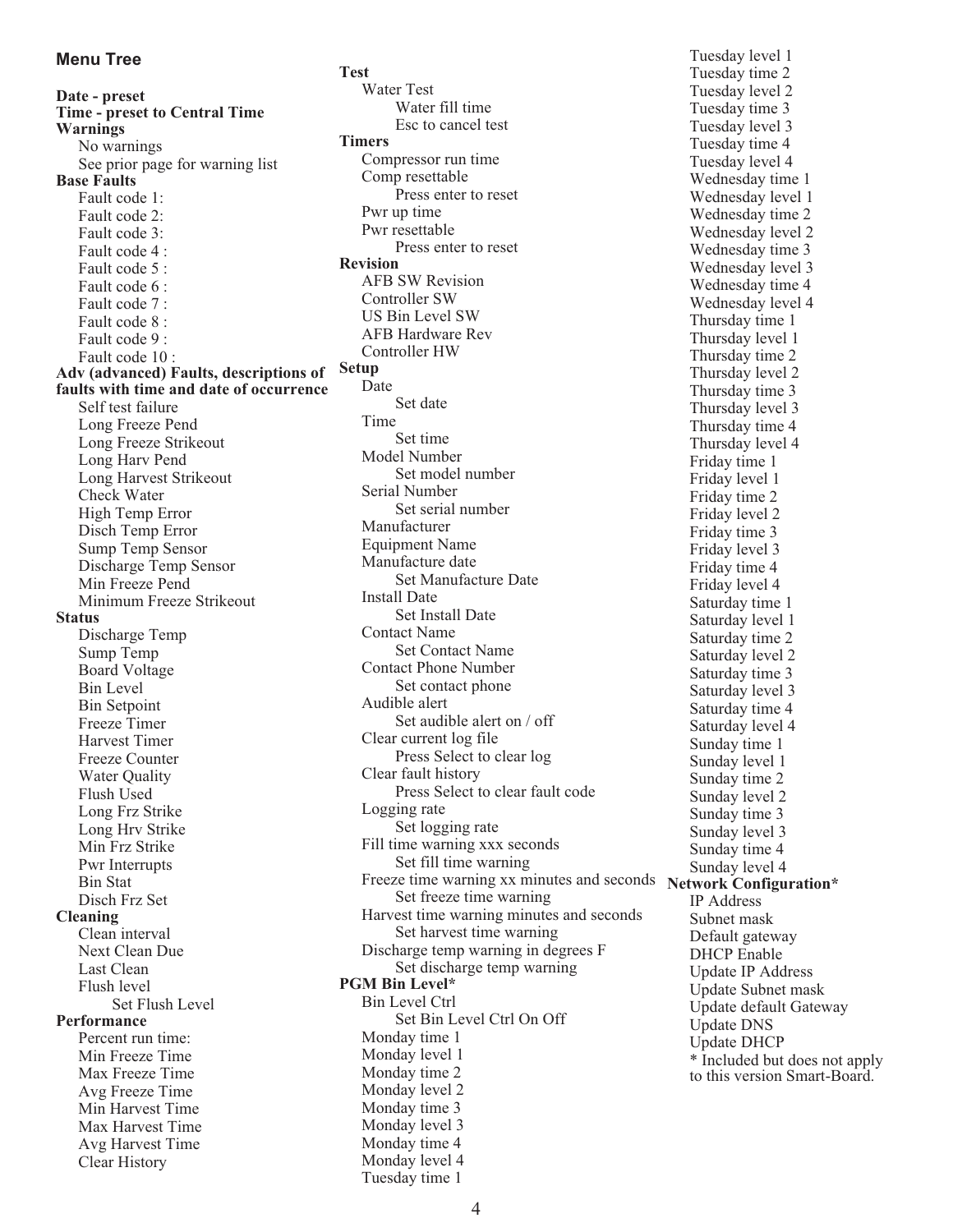## **Advanced Fault Definitions**

#### Self test failure

The controller checks for proper operation at power up. If the check shows a problem, this warning or fault will be displayed.

#### Long Freeze Pend

If the ice machine fails to make ice within the maximum time limit, the controller will note that and display this warning or fault while it is attempting another freeze cycle.

#### Long Freeze Strikeout

If the ice machine fails to make ice within the maximum time limit for a third consecutive time, this warning or fault will be displayed and the machine will be shut down.

#### Long Harv Pend

If the ice machine fails to release ice within the maximum time limit, the controller will note that and display this warning or fault while it is attempting another freeze cycle

#### Long Harvest Strikeout

If the ice machine fails to release ice within the maximum time limit for a third consecutive time, this warning or fault will be displayed and the machine will be shut down.

#### Check Water

If the water level sensor does not sense a full reservoir during the maximum time limit, this warning or fault will be displayed. The machine will automatically attempt to fill with water.

#### High Temp Error

If the discharge temperature exceeds 250 degrees at any time, the controller will shut the machine down and display this warning or fault.

#### Sump Temp Sensor

The water temperature sensor's resistance varies with the water temperature. If the resistance is beyond what the sensor's capability is, this warning or fault is displayed.

#### Discharge Temp Sensor

The discharge temperature sensor's resistance varies with the refrigerant temperature. If the resistance is beyond what the sensor's capability is, this warning or fault is displayed.

#### Min Freeze Pend

If the controller senses finished ice thickness before the minimum freeze time has elapsed, this warning or fault will be displayed.

#### Minimum Freeze Strikeout

If the controller senses finished ice thickness before the minimum freeze time has elapsed three cycles in a row, this warning or fault will be displayed if the machine and the machine will be shut down.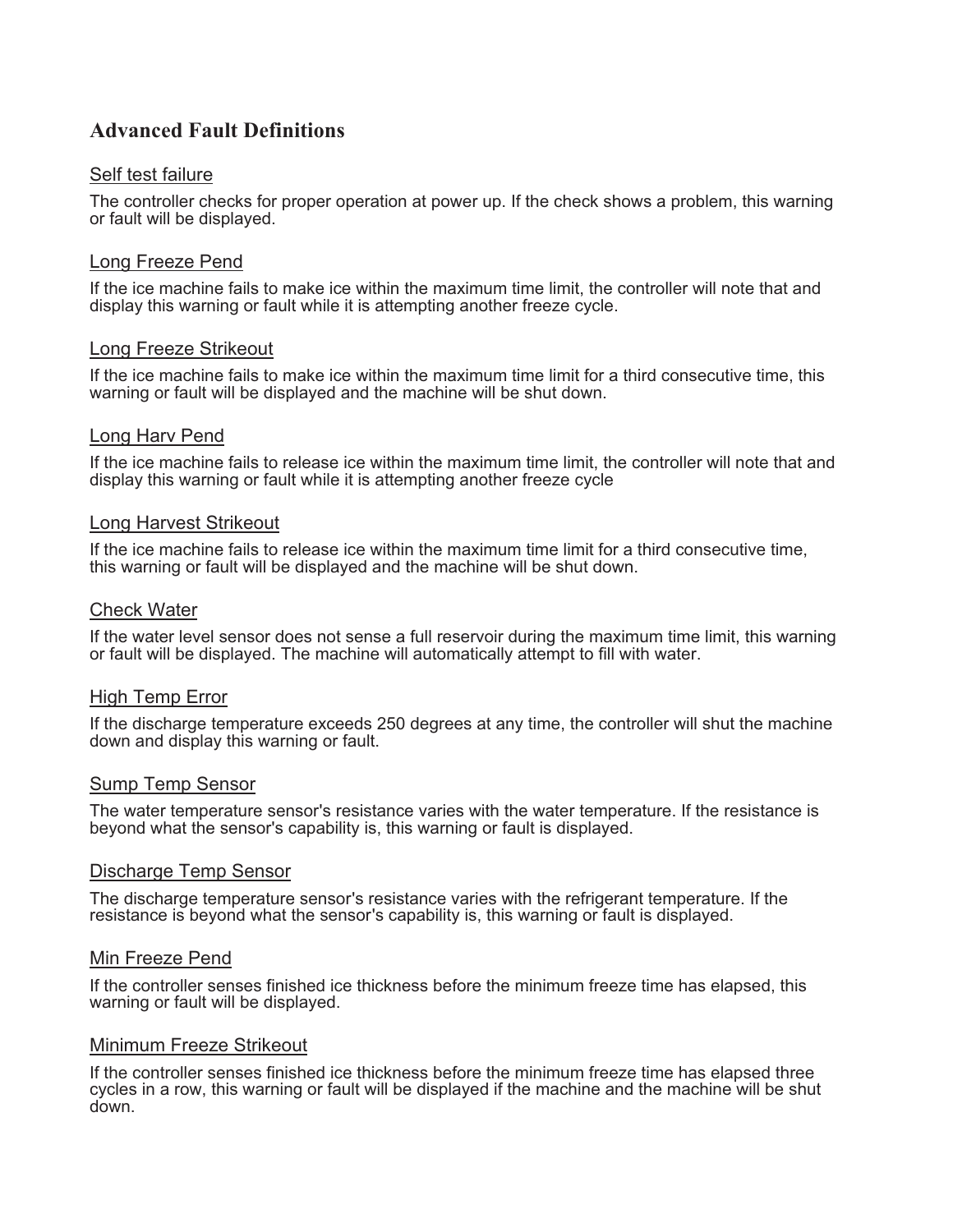### **Smart-Board Button Use:**

Menu Groups: Push and release the down arrow key to scroll down to the next group.

Date - preset

Time - preset to Central Time

- Warnings
- Base Faults
- Adv (advanced) Faults
- **Status**
- Cleaning
- **Performance**
- Test
- **Timers**
- **Revision**
- Setup
- PGM Bin Level

Within each group are several screens of information or settings, like times, that can be changed.

**Date and Time Groups**: No submenus are available.

**Warnings**: Press and release the Enter button to see information on current Warnings.

Press and release ESC to return to the prior menu.

**Base Faults:** Press and release the Down arrow to underline the B in Base Faults, then the Enter button to see in the display:

Most recent failure (labeled 0) and how long ago it occurred (in hours), then press and release the down arrow to see:

Second to most recent failure (labeled 1) and how long ago it occurred (in hours), then press and release the down arrow to see:

Third, fourth, fifth, and so on up to ninth where the list ends.



Date: 12-20-2006 Time: 03:33:10PM

Warnings

Base Faults

Adv Faults

Status

Test

Timers

Setup

Setup

Revision

Cleaning

Performance

PGM Bin Level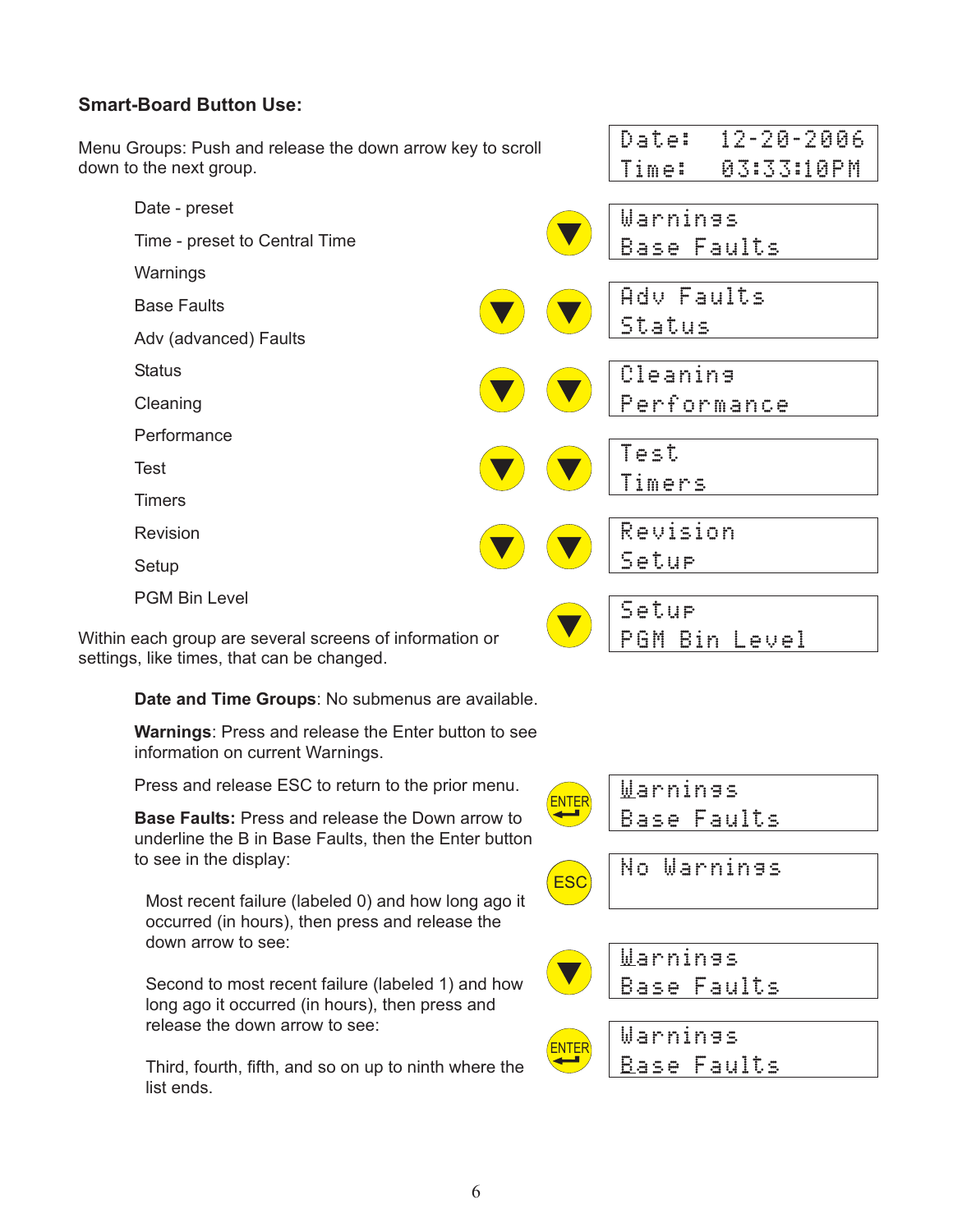If there are no errors, the screen will display End of Errors.



Press and release the escape button to return to the main menu tree.

Press and release the down arrow key to underline the A in Advanced Faults.



ESC

ESC

**Advanced Faults:** Press and release the Enter button to see in the display:

Most recent failure and the exact time it occurred. Pressing and releasing the down arrow cycles through the other failures back to the oldest.

Several examples are listed to the right.

At the end of the list the display will show directions to go back to the main menu.

Press and release the escape button to return to the main menu tree.

| Lons Harv Pend<br>04-15-07;08:15AM    |
|---------------------------------------|
| Lons Freeze Pend<br>04-01-07;07:11AM  |
| Check Water<br>03-12-07;11:12AM       |
| Hish Temp Error<br>03-12-07;05:00AM   |
| Min Freeze Pend<br>02-28-07;04:20PM   |
| Sump Temp Sensor<br>01-15-07;12:01AM  |
| $E$ back<br>arrow.<br>esc = main menu |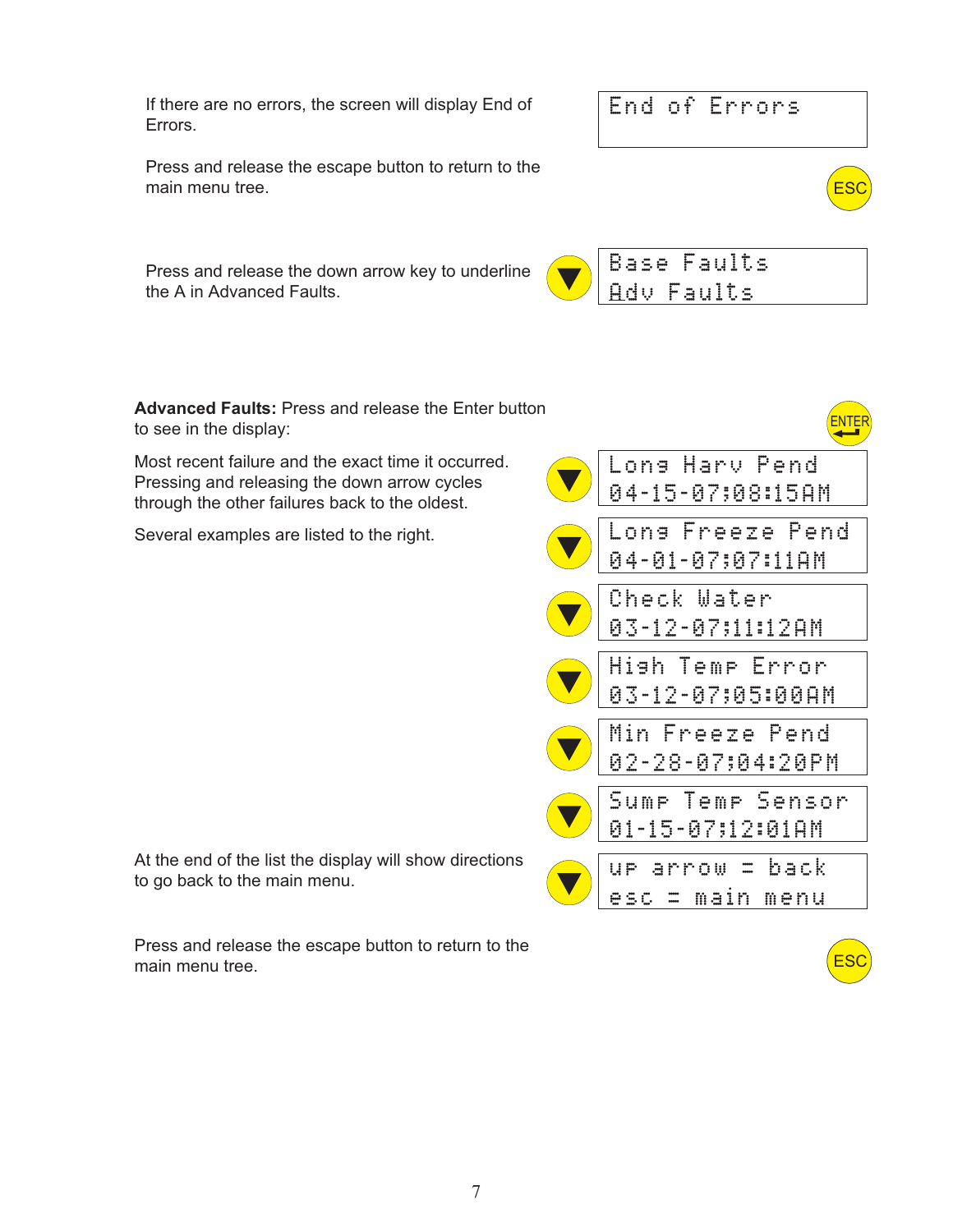Press and release the down arrow to underline the S in Status.

**Status**: Press and release the Enter button to see:

Discharge Temp in degrees F., Then press and release the Down arrow key to see:

Sump Temp in degrees F. Then press and release the Down arrow key to see:

Board Voltage - from the transformer. Then press and release the Down arrow key to see:

Bin Level number. Use with Vari-Smart control. Displays level currently sensed. Will display 255 when no Vari-Smart present. Then press and release the Down arrow key to see:

Bin set point: Used with Ultrasonic control. Then press and release the Down arrow key to see:

Freeze Timer: Freeze time. Then press and release the Down arrow key to see:

Harvest Timer: Harvest time. Then press and release the Down arrow key to see:

Freeze Counter: Then press and release the Down arrow key to see:

Water Quality.: Measurement of the conductivity of the reservoir water. Typically between 20 and 60, lower numbers mean higher mineral content. Then press and release the Down arrow key to see:

Flush Used: The WaterSense system has selected this purge setting. Will read 255 if no water in sump. Then press and release the Down arrow key to see:

Long Freeze Strike: Long Freeze Strike number. Number of long freeze errors in memory. Then press and release the Down arrow key to see:

Long Harvest Strike: Long Harvest Strike number: Number of long harvest errors in memory. Then press and release the Down arrow key to see:

Min Frz Strike: Minimum freeze strike number Then press and release the Down arrow key to see:

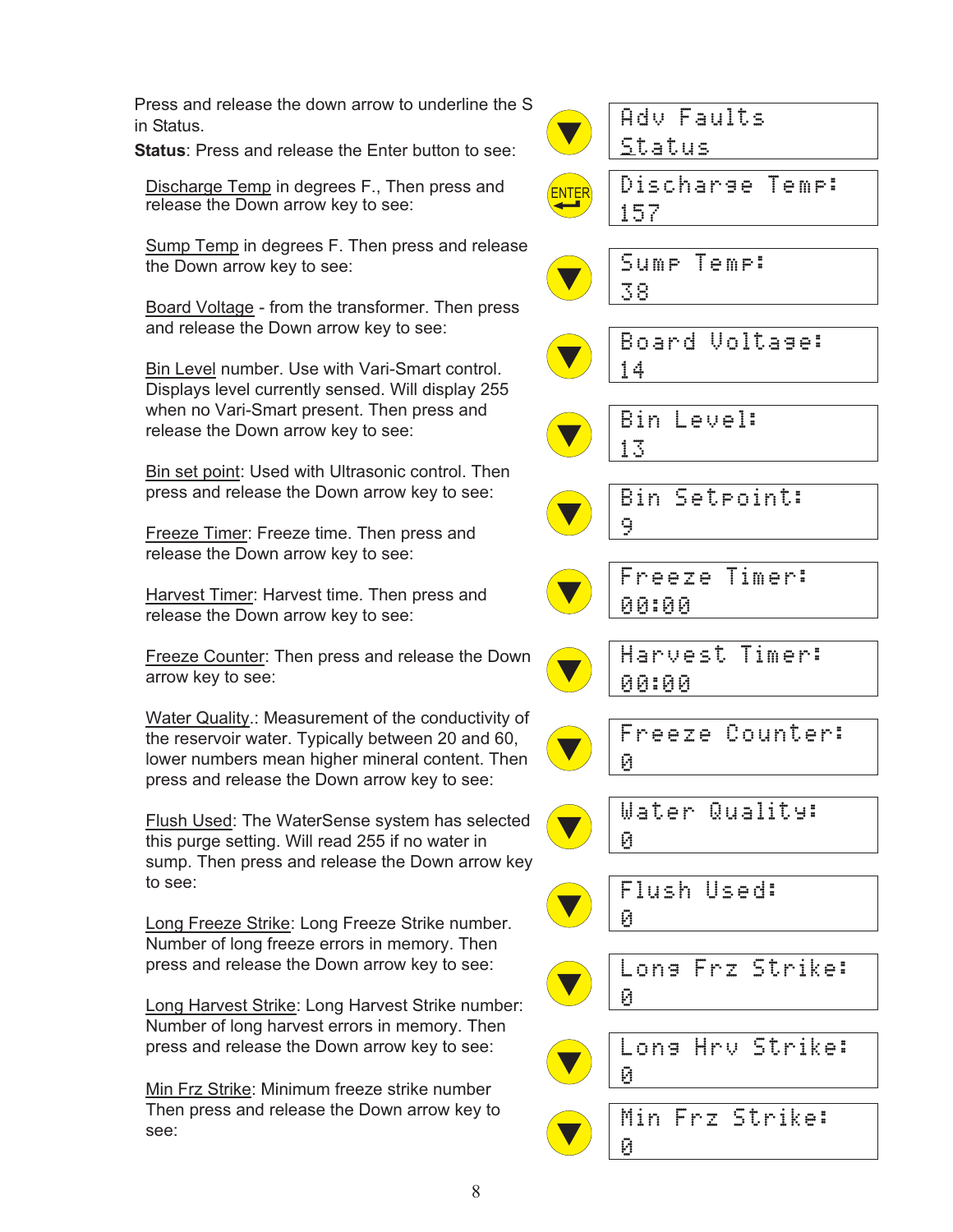Pwr Interrupts: Number and time of power interruptions. Then press and release the Down arrow key to see:

Bin Stat: Open or Closed. Open is normal when no bin thermostat is attached or there is no ice on a thermostat. Then press and release the Down arrow key to see:

Disch Frz Set: In degrees F. Shows the discharge temperature recorded as a set up number. The set up number is used for determining how long the fan is off at the end of the freeze cycle.

When done with Status, press and release the ESC button.

Push and release the Down arrow to put the line under the C in Cleaning. Then push and release the Enter button to see.

**Cleaning.** Press and release the Enter button to see:

The Clean Interval. Then press and release the Down arrow to see:

The Next Clean Due in x HRS. Then press and release the Down arrow to see:

Last Clean: x HR Ago.

Then press and release the Down arrow to see:

Flush Level: Set to Auto or 1, 2, 3, 4 or 5.

Push and release the SEL arrow key to enter flush level set mode.

Push and release the Up or Down arrow keys to change flush level.

Push and release the Enter key to set the new flush level.

Then press and release the ESC button.

Push and release the Down arrow to put the line under the P in Performance.

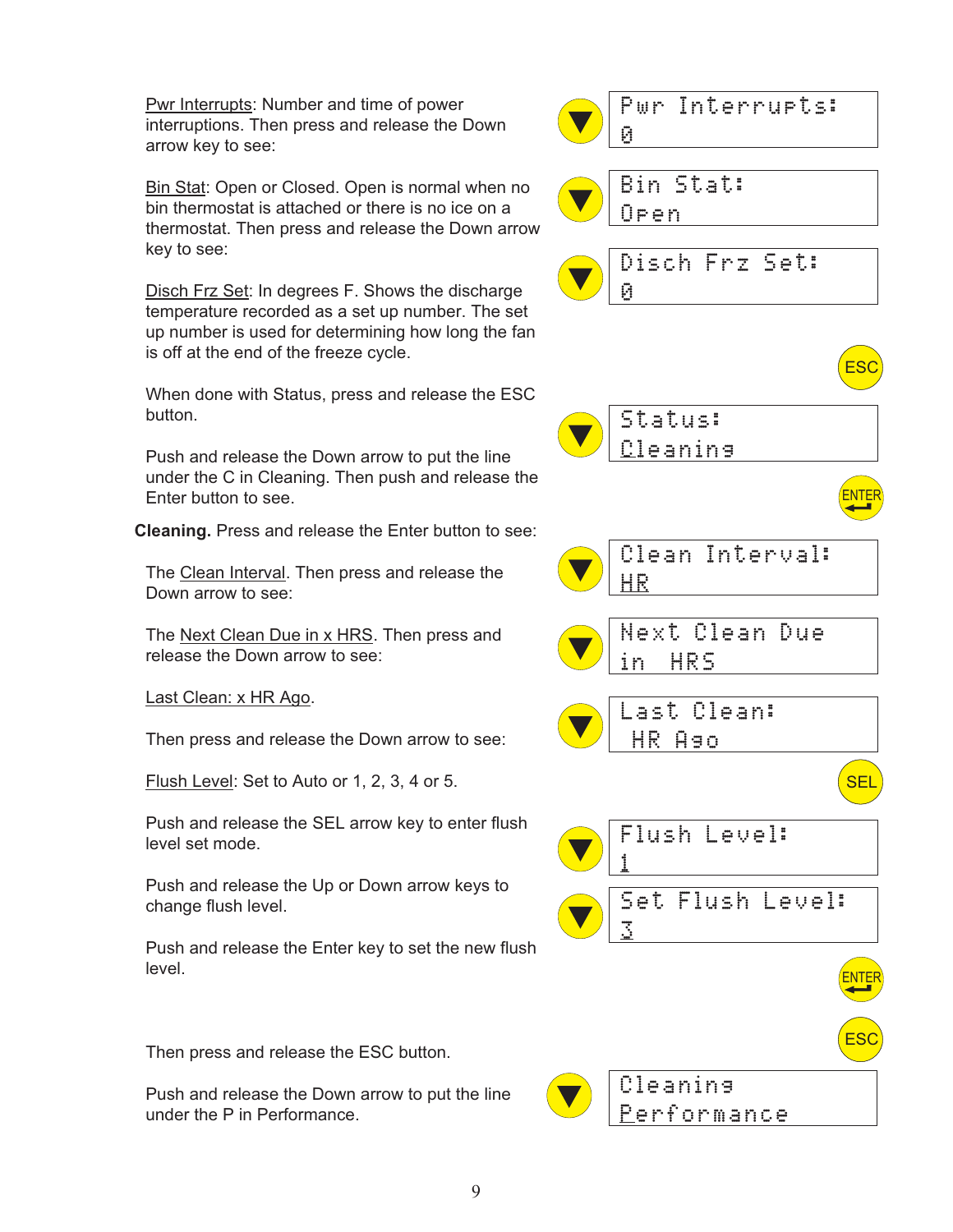Then push and release the Enter button to see:

#### **Performance**

Percent run time. Then press and release the Down arrow to see:

Min Freeze Time. Then press and release the Down arrow to see:

Max Freeze Time. Then press and release the Down arrow to see:

AVG Freeze Time. Then press and release the Down arrow to see:

Min Harvest Time. Then press and release the Down arrow to see:

Max Harvest Time. Then press and release the Down arrow to see:

**AVG Harvest Time.** 

Press and release the Down arrow open last time to enter the Clear History screen. Press and release the SEL button to clear the performance history.

When done with Performance, press and release the ESC button.

Push and release the Down arrow to put the line under the T in Test. Then press and release the Enter button to see:

**Test.** Press and release the SEL button to begin a water test. The time to fill the reservoir will be displayed.

**When done with Test, or to cancel it, press and release the ESC button.**

|            | Percent.<br>n mun<br>time        |
|------------|----------------------------------|
|            | Min Freeze Time<br>00:00         |
|            | Max Freeze Time<br>00:00         |
|            | AVG Freeze Time<br>00:00         |
|            | Min Harvest Time<br>00:00        |
|            | Max Harvest Time<br>00100        |
|            | AVG Harvest Time<br>00:00        |
|            | Clear History                    |
|            | <b>SEL</b>                       |
|            | ES <sup>(</sup>                  |
|            | Performance<br><b>Test</b>       |
|            |                                  |
| <b>SEL</b> | Press select  <br>to start water |
|            | <b>ES</b>                        |

 $\sqrt{2}$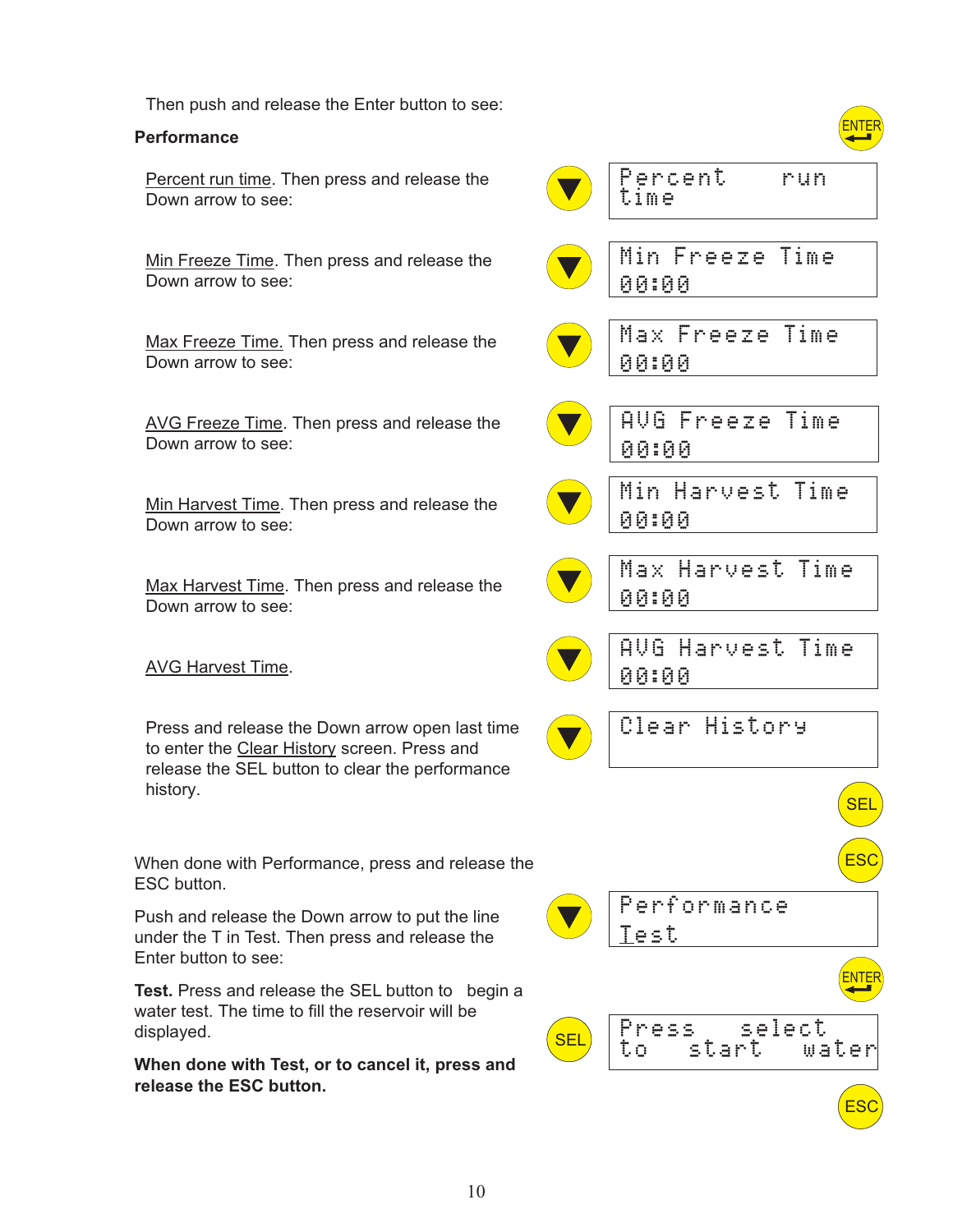Push and release the Down arrow to put the line under the T in Timers. Then press and release the Enter button to see: Timers. Push and release the Enter button to see Compressor run time. Then press and release the Down arrow to see: Compressor run resettable. Press the Down arrow to go to the next line or Press SEL to enter reset mode. Press Enter to reset compressor run time to 0 Press the Down arrow to go to Power up time. Then press and release the Down arrow to see: Power on resettable. Press the Down arrow to go to the next line or Press SEL to enter reset mode. Press Enter to reset Power on time to 0 When done with Timers, press and release the ESC button. Push and release the Down arrow to put the line under the R in Revision. Then push and release the Enter button to see: **Revision.** AFB SW Rev number. Then press and release the Down arrow to see: Controller SW (software rev number) Then press and release the Down arrow to see: US Bin Level (Vari-Smart) software revision. Then press and release the Down arrow to see: Test Timers Compressor Run: H R Comp Resettable: **ØHR** Press enter to clear counter Pwr Up Time: HR<sup></sup> Pwr Resettable: H R Timers R evision SEL <u>ENTER</u> ENTER SEL ESC AFB SW Rev Controller SW ENTER <u>ENTER</u> US Bin Level SW 40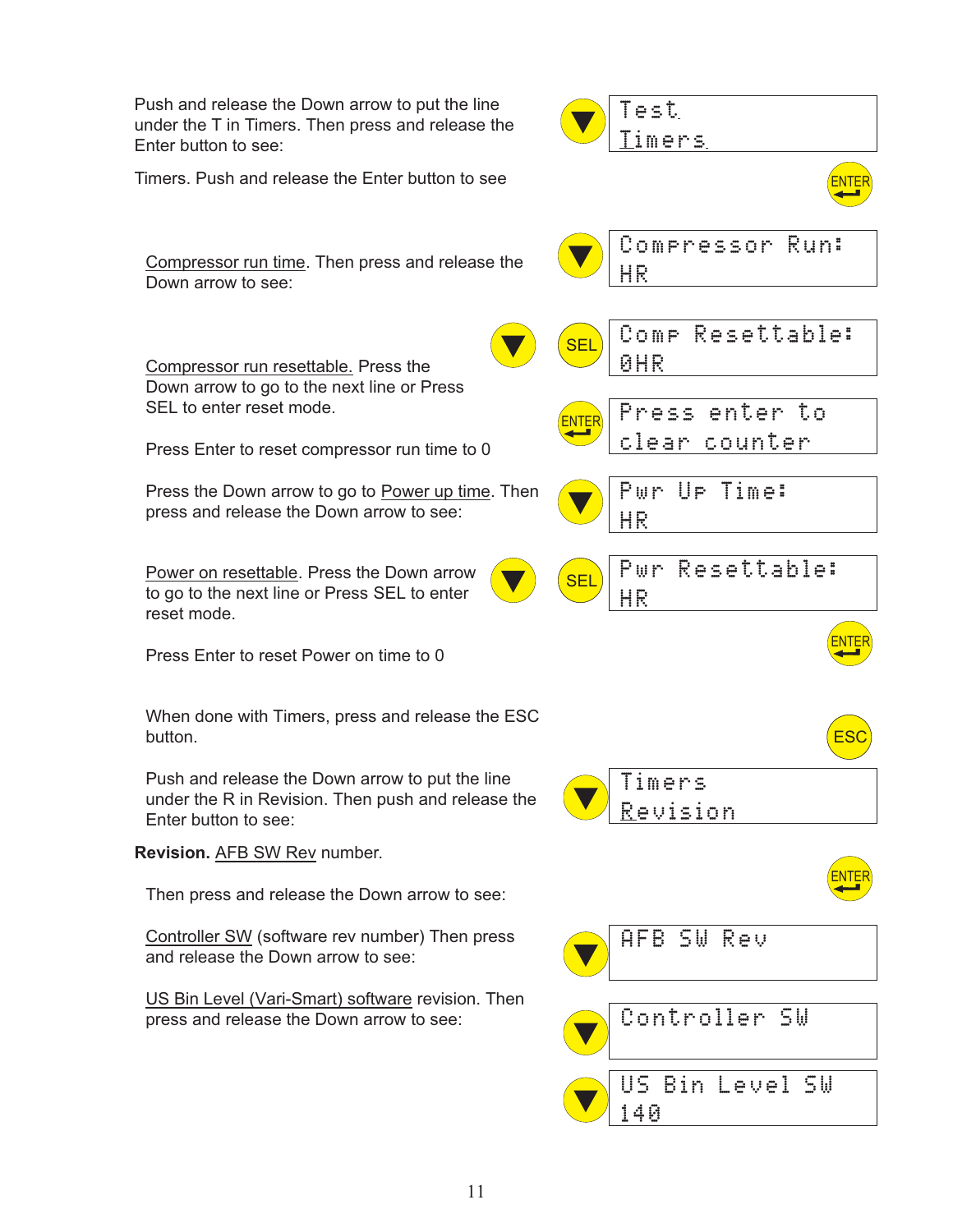#### AFB Hardware Rev (Smart-Board revision) Then press and release the Down arrow to see: Controller HW (hardware rev number). When done with Revisions, press and release the ESC button. Push and release the Down arrow to put the line under the S in Setup. Then push and release the Enter button to see: **Setup**: View the Date or change it. To Set Day, Month and Year Press SEL key to get to Setup screen Push and release the SEL key to move to another underlined number. Push and release the Up or Down arrow key to change the marked character. Push and release the Select key to move to the next character, repeat prior step to change the character. When done, push and release the Enter key. Then press and release the Down arrow to view the time or change it.: To Set Time Press SEL key to get to Setup screen Push and release the SEL key to move the underline to another number. Push and release the Up or Down arrow key to change the marked character. Push and release the Select key to move to the next character, repeat prior step to change the character. When done, push and release the Enter key. AFB Hardware Rev **1** Controller HW **1** Revision S etup ES<sup>C</sup> ENTER Date: Select to change Set Date: Date: 12-21-2006 Time: Select to change 34 SEL SEL ENTER Set Time: Date: 02:07:51PM 34 SEL SEL ENTER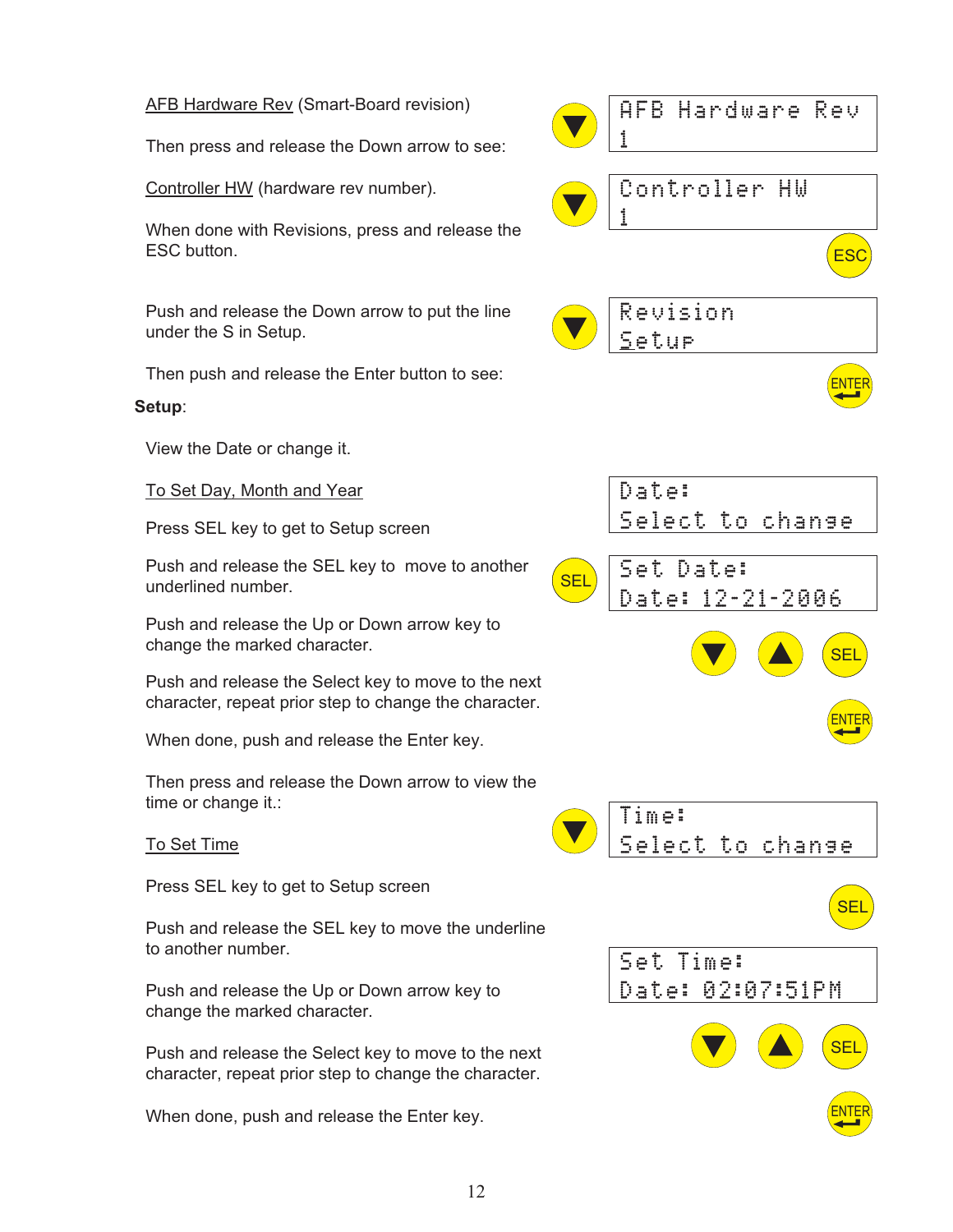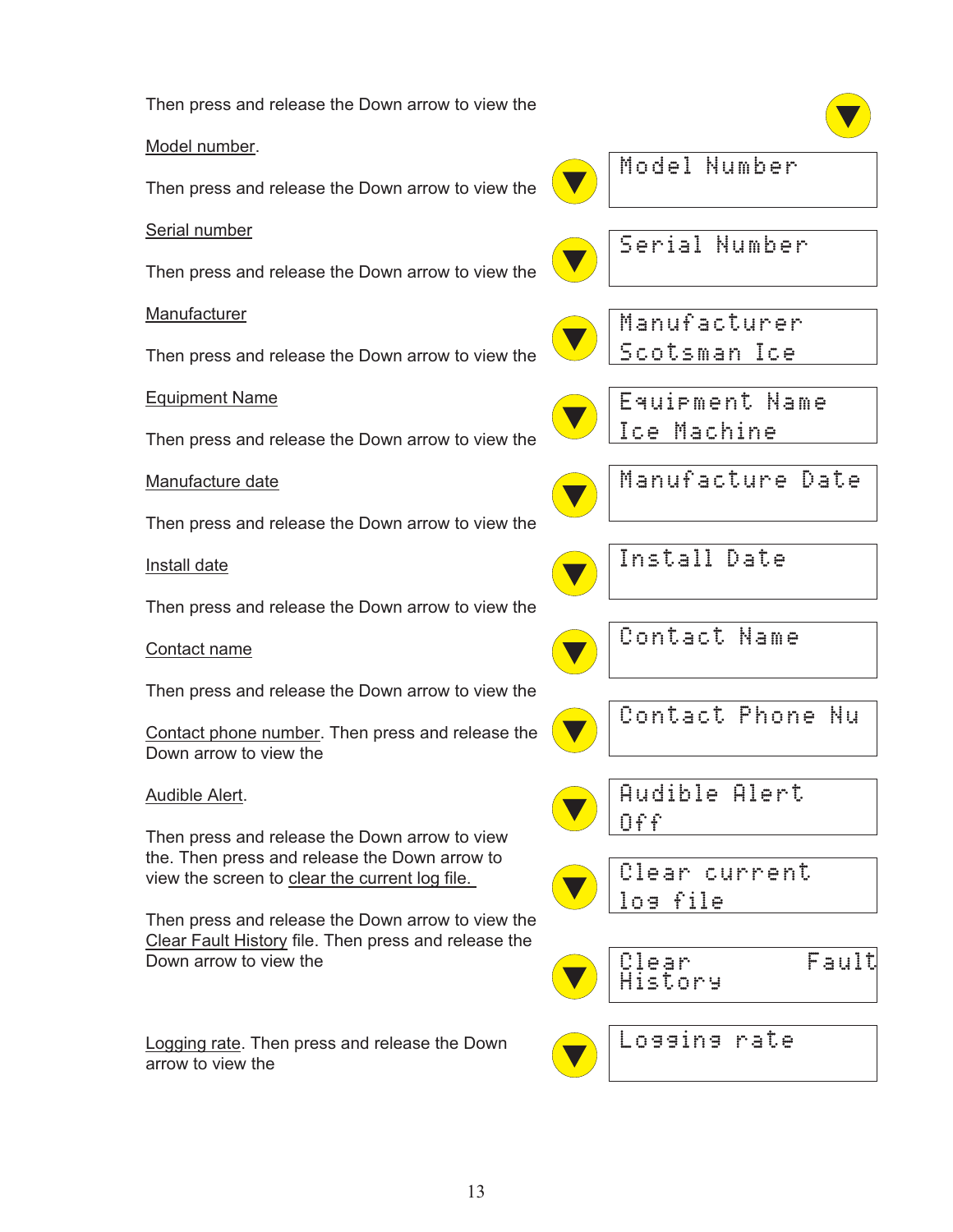Fill time warning. Then press and release the Down arrow to view the

Freeze time warning. Then press and release the Down arrow to view the

Harvest time warning. Then press and release the Down arrow to view the

#### Discharge temp warning.

Any of the above can be modified by changing the settings as noted below. The warning set points can be adjusted to match local conditions, so that when they change the Smart-Board provides a notice of the change.

#### **To Change Setup Settings:**

Press SEL key to get to Setup screen. Push and release the SEL key to move the underline to another number.

Push and release the Up or Down arrow key to change the marked character.

Push and release the Select key to move to the next character, repeat prior step to change the character.

When done, push and release the Enter key.

#### **Example 1: Set Install Date**

Push the Down arrow key until Setup is visible and the S is underlined. Press Enter.

Repeatedly push and release the Down key until the Install Date screen appears. Press SEL key to get to Setup screen

Push and release the SEL key to move the underline to another number. Push and release the Up or Down arrow key to change the marked character.

Push and release the Select key to move to the next character, repeat prior step to change the character.

When done, push and release the Enter key.



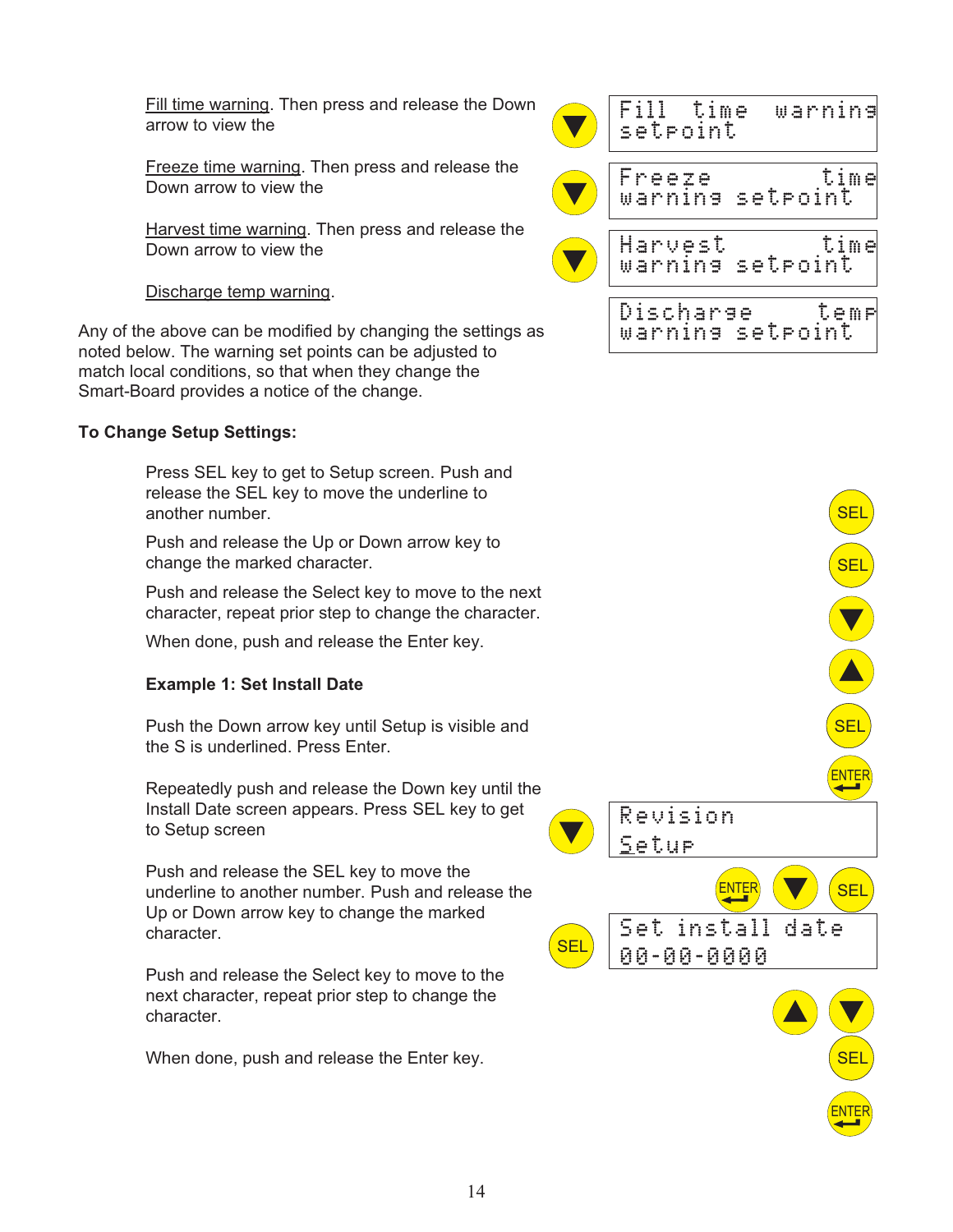# **Prodigy Software**

# **Installation and Use**

# **Description:**

The Scotsman Prodigy Tech Tool is a software program designed to access the datalogger tool.

### **Requirements:**

- Windows XP or Vista
- 40 MB disk space minimum. More will be needed if data logging is used.
- Desktop or Laptop PC with a USB port.
- Live ice machine with datalogger connected (to install USB driver)

# **Software Installation:**

Pre-installation: The datalogger must be UNPLUGGED from the the PC.

- 1. Insert the CD into the computer's CD-ROM drive.
- 2. Follow the program installation instructions. At the finish, do NOT start the application.
	- The installation will place 2 icons on the desktop, Prodigy Charting and Scotsman Prodigy.
	- The installation will also set up a Scotsman Prodigy section under Programs (Start > All Programs > Scotsman Prodigy).
- 3. After the installation is complete, remove the CD-ROM from the drive.
- 4. Power up the datalogger and plug the USB connector into the PC and the datalogger.
- 5. The PC will automatically find the Smart-Board and begin the process to install the driver.
- 6. Select all default settings for installing the device driver.
- 7. Installation is now complete.

| <b>Found New Hardware Wizard</b> |                                                                                                                                                                                                                                                                                                                                           |
|----------------------------------|-------------------------------------------------------------------------------------------------------------------------------------------------------------------------------------------------------------------------------------------------------------------------------------------------------------------------------------------|
|                                  | This wizard helps you install software for:<br>Control Products USB-Serial<br>If your hardware came with an installation CD or<br>floppy disk, insert it now.<br>What do you want the wizard to do?<br>Install the software automatically (Recommended)<br>Install from a list or specific location (Advanced)<br>Click Next to continue. |
|                                  | <back<br>Next<br/>Cancel</back<br>                                                                                                                                                                                                                                                                                                        |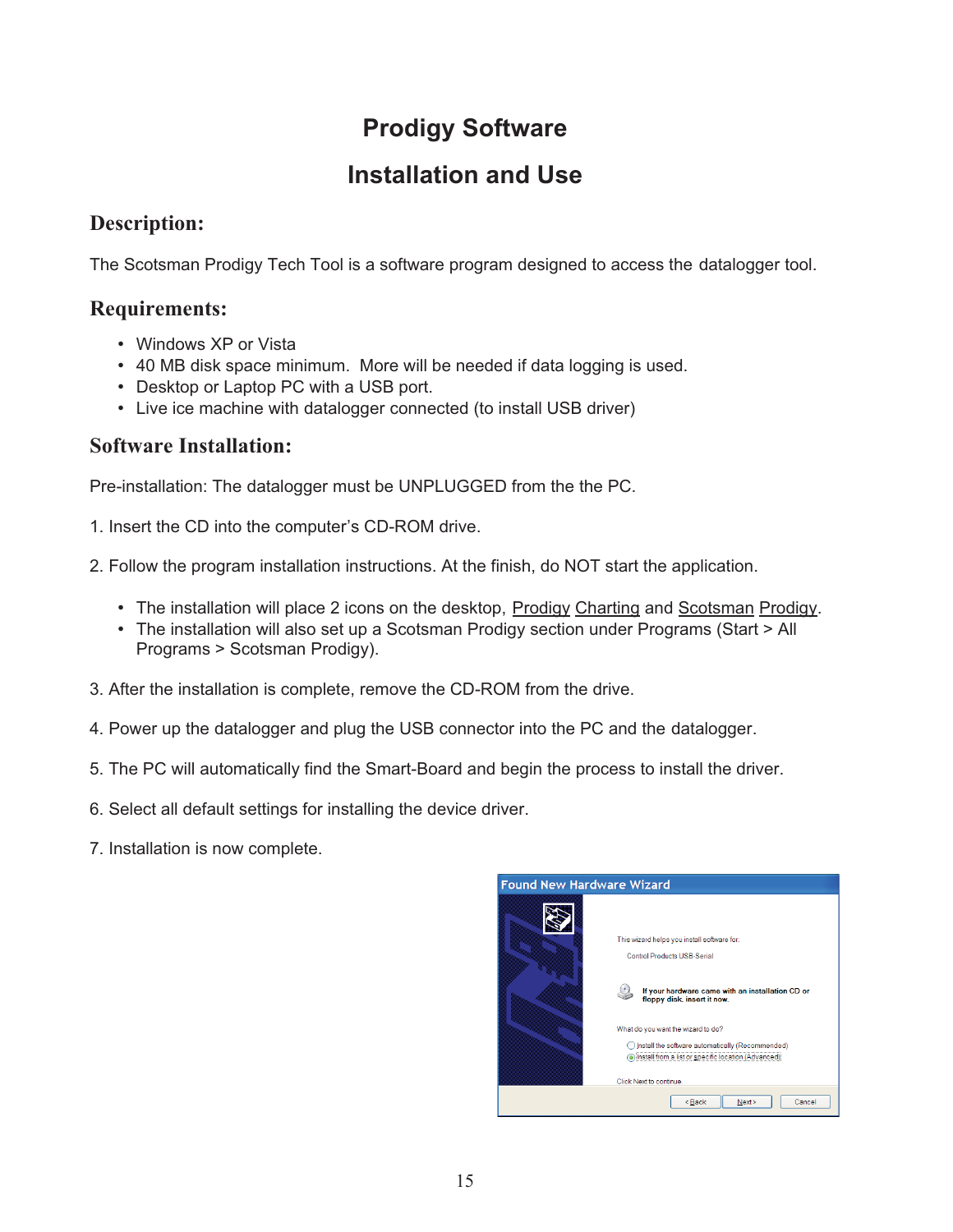### **Use:**

With the datalogger powered and connected to the computer's USB port, Open Scotsman Prodigy:

#### **Start, All Programs, Scotsman Prodigy, Prodigy**

Click on **Get**. The software will automatically begin to download the information from the Smart-Board. Once that is complete either click on **Chart** or select a new log file to review.

When you click on **Chart**, the Column Selection dialog box will appear. You can select any chart you want to review. The default is all of them. Click on **OK** to go to the next step.

The software will display the Charting information box. You may have to expand it to see the Chart Type selection area on the right.

Use the Chart Type box to display the list of available charts.

Which one of these to use depends upon what the machine situation is. For example, if the machine is down, displaying code 2, indicating a maximum length harvest cycle, it would be good to know the freeze cycle time before the long harvest cycle. If the freeze cycle time is long, it may be that no ice is being made, so none is available to open the curtain during harvest, causing a

maximum harvest time code. Checking the Base Faults or Advanced Faults is another way to understand what occurred and when.

Another example is a complaint of low capacity. The chart on Power up time should show if the machine is on all the time. Then a look at the freeze timer chart will show how often it is cycling. The two will provide a good idea of the machine's ability to produce ice.

At any time clicking on the **Render PDF** button will generate all the charts in PDF format so they can be saved. Once saved they can be printed or emailed.







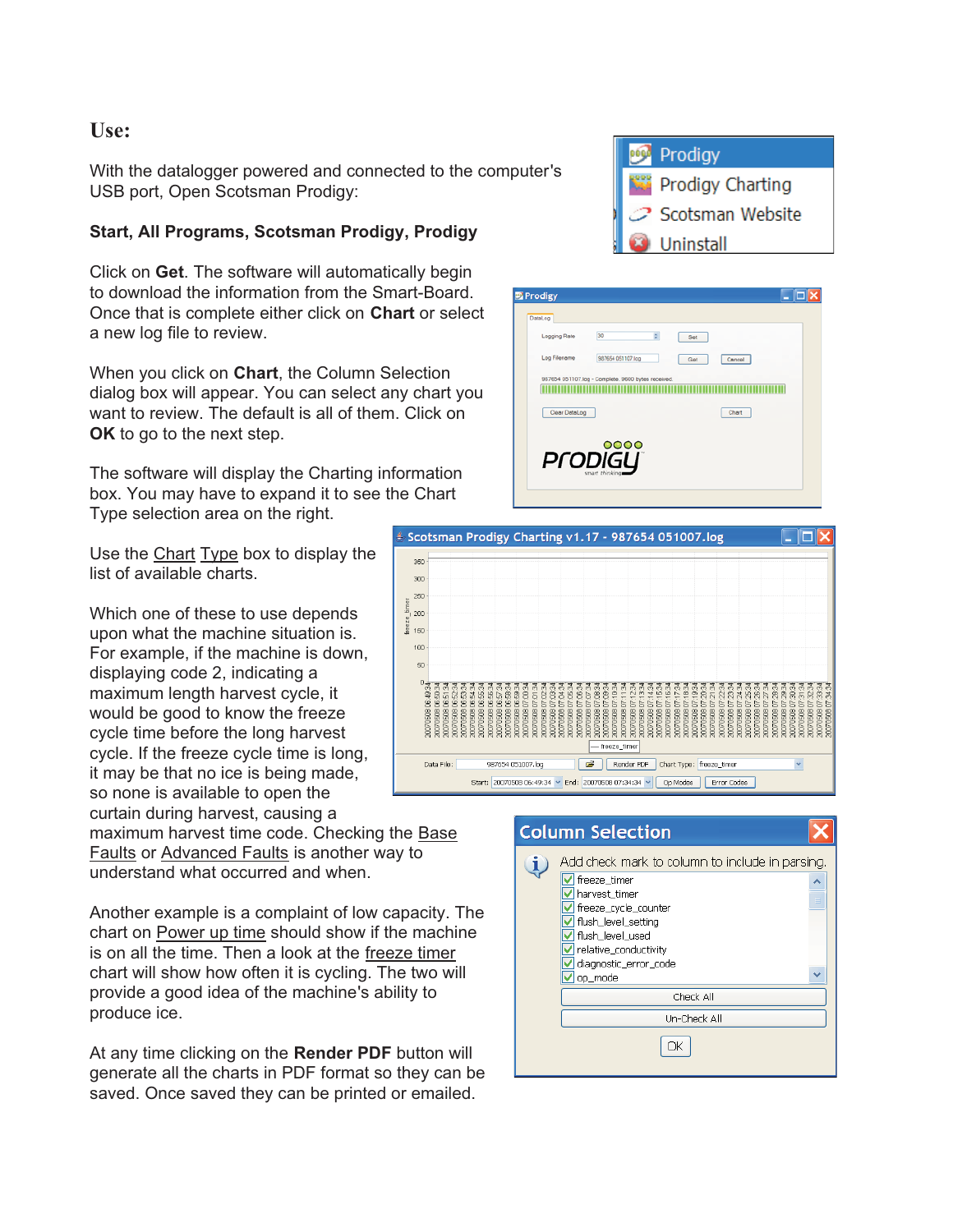# **Chart Definitions:**

- Freeze timer = Freeze time in seconds.
- Harvest timer = Harvest time in seconds.
- Freeze Counter = Continuous freeze cycles (starts over after bin full, power interruption, or ice melt state)
- Flush level set point  $=$  Flush level setting 0-5.
- Flush used = 1-5. Flush level used in autoflush  $(0)$  mode.
- Water quality = An indication of water quality where 0-24 Extremely Mineral Laden; 25-30 Somewhat Mineral Laden; 31-65 Normal; 66-120 Very Clean; >120 Extremely Clean
- Error code Diagnostic Error Code. Codes listed in software and on next page
- Op mode = the current mode of the controller. Modes listed in software and on next page
- Sump temperature = Reservoir water temperature in degrees F
- Discharge temperature = Discharge temperature in degrees F
- Supply voltage = approximation of AC voltage to the control board from the transformer.
- Bin stat = Bin thermostat, when used. 0 open, 1 closed
- RLO = SmartLock option. 0 not locked, 1 locked
- Ready to Harvest = Ice thickness sensor. 0 no ice, 1 ice
- Sump Full = Water level sensor. 0 no water, 1 water
- Sump Empty = Water level sensor. 0 no water, 1 water
- Remote = 0 not remote, 1 remote
- Curtain SW1 = 0 closed, 1 open
- Curtain SW2 = 0 closed, 1 open
- Water Solenoid = 0 off, 1 on
- Water Pump = 0 off, 1 on
- $\cdot$  Hot Gas = 0 off, 1 on
- Condenser Fan/Aux = 0 off, 1 on
- Compressor = 0 off, 1 on
- Purge Valve = 0 off, 1 on
- Power up time= Time power connected to machine.
- Compressor run = Time compressor has been operating
- Power interrupts = Number of electrical power interruptions to the machine
- Bin setpoint = Set point of the Vari-Smart control
- Bin level (inches) = Ice level measured by the Vari-Smart control
- HGV counter = Number of times the hot gas valve has cycled. Equals harvest cycles.
- Auto flush level min = minimum flush used when set to automatic